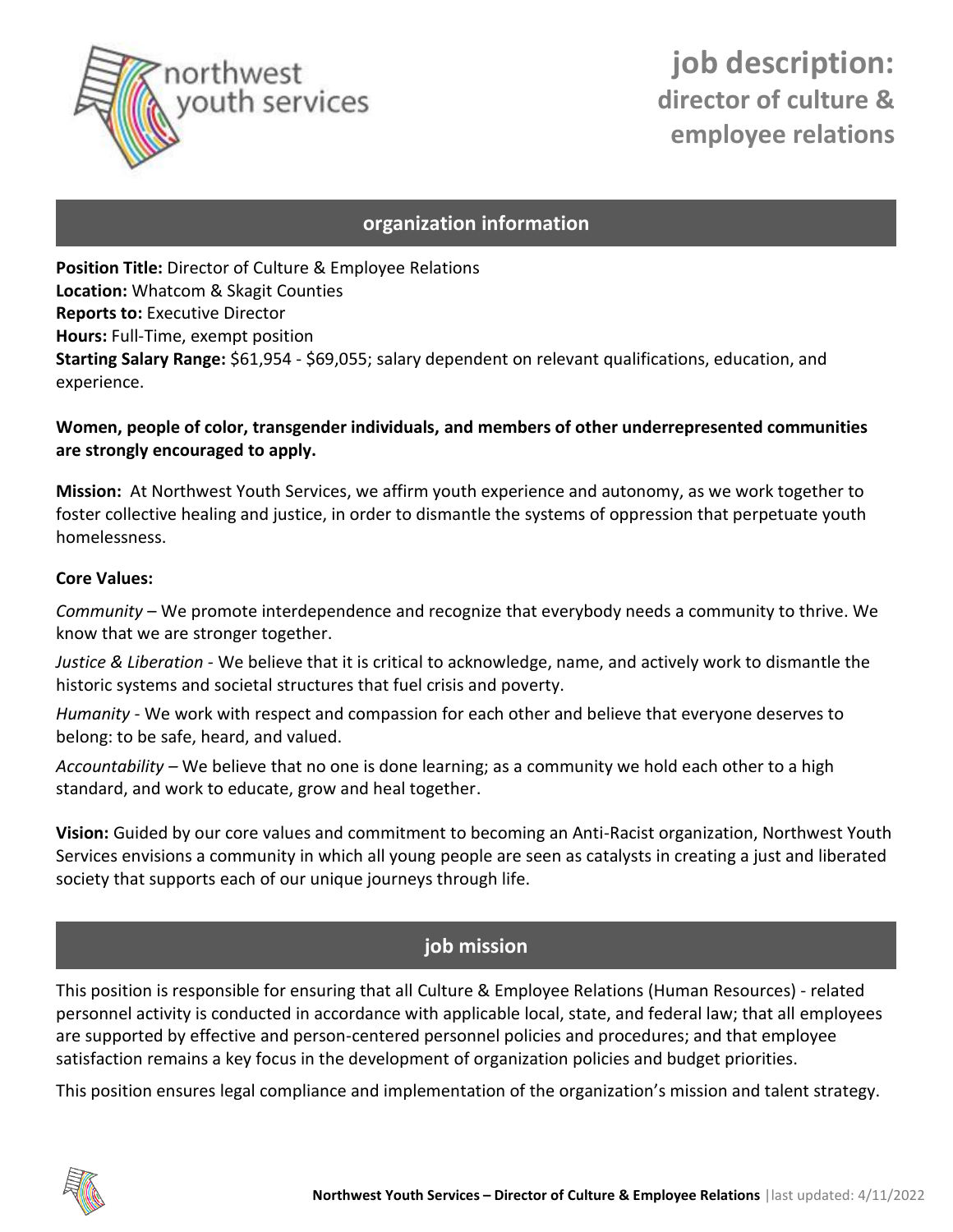### **core competencies**

To perform job successfully, the individual should demonstrate the following competencies:

**Influence:** Motivate, persuade, and excite others; adjust style to fit situation; have presence and confidence. **Strategic Thinking:** Communicate strategy to team members; develop and maintain long-term plans and continuously measure progress toward them.

**Visioning:** Create a preferred future for young people; communicate the vision enthusiastically; attract others to the vision.

**Problem Solving & Decision Making:** Approach problems and decisions methodically; isolate causes from symptoms; commit to action; demonstrate sound judgment.

**High Standards:** Model excellence; hold staff accountable for quality outcomes; require continuous improvement.

**Drive/Energy:** Exhibit stamina, endurance; passionate about their work; motivated to excel.

**Relationship Building:** Recognize importance of relationships; devote energy to cultivating relationships.

**Organize & Planning:** Plan and organize so that work is accomplished effectively; prioritize multiple competing tasks; maximize use of available time.

**Communicativeness**: Actively seek and share information; create an open and accessible environment that encourages flow of information.

**Integrity:** Must be honest and take responsibility for actions.

**Positive Impact:** Have a passion for Northwest Youth Services' mission and vision; conviction about the capacity of people to grow and change.

**Change Agility:** Able to embrace needed change; able to provide and implement feedback; effective in the face of ambiguity.

**Creativity:** Resourceful in finding ways to improve and advocate for change when necessary; fosters creativity in others.

**Sensitivity:** Communicates empathy and respect of individuals; ability to be appreciative of diversity

### **key responsibilities**

**Leadership:**

- Offer vision, creativity, and enthusiasm to employees and community members to generate positive thinking and best practices for young people;
- Maintain meaningful involvement with consumers, advocates, and community partners;
- Collaborate with the Executive Director and the team of Directors to develop a sustainable leadership model;
- Participate in creating and maintaining a workplace that values diversity and is free of racism, sexism, heterosexism, and other discriminatory practices;
- Maintain and improve on a collaborative and cohesive team of professionals committed to the mission delivery;
- Continue to foster and improve an organizational culture that builds on our core values of youth engagement and partnership; and
- Assist with the creation of a positive and collaborative culture that attracts and sustains top talent at all levels of the organization.

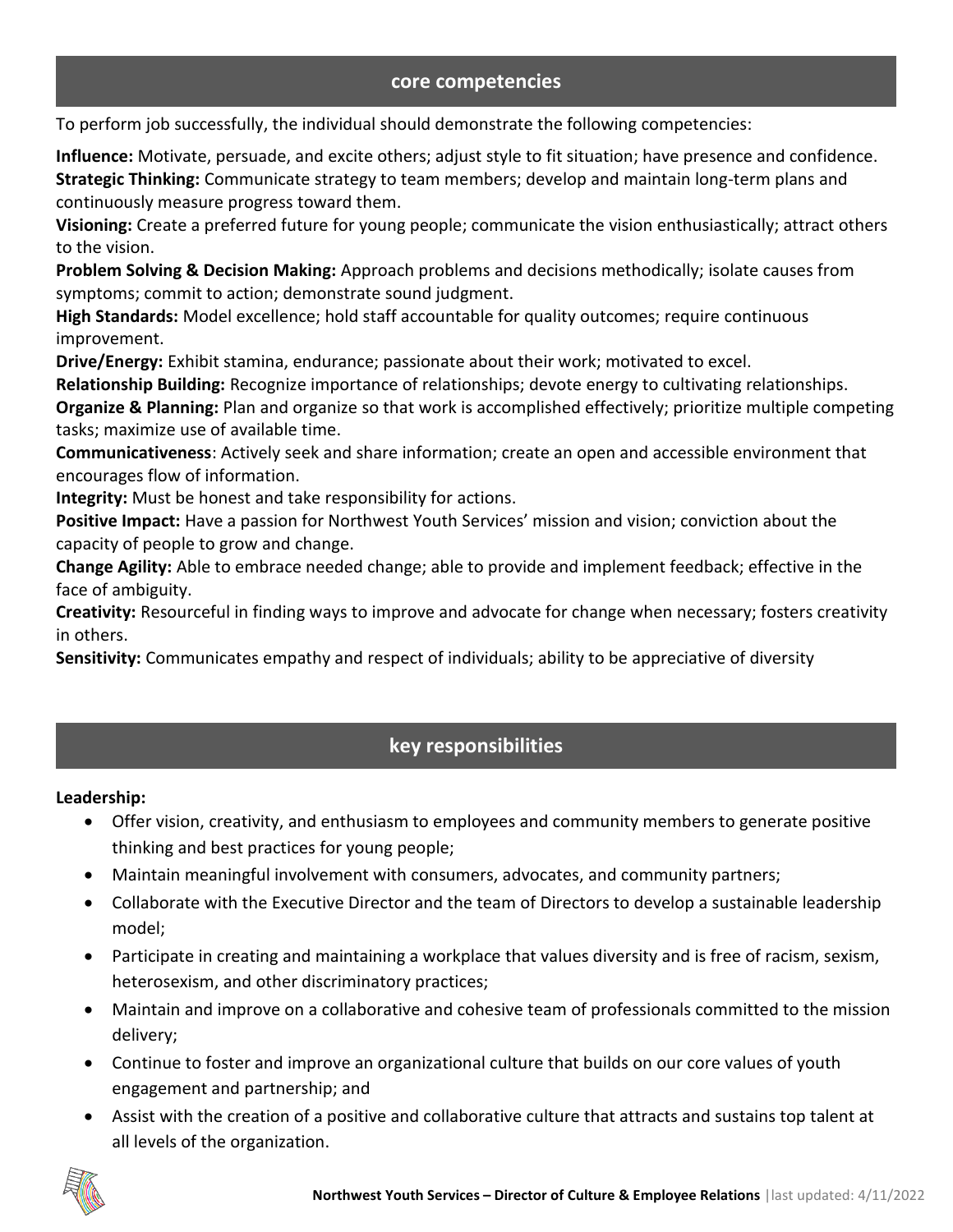#### **Management:**

- Annually reviews and makes recommendations to executive management for improvement of the organization's policies, procedures and practices on personnel matters;
- Upholds the policies of NWYS and responds to staff inquiries regarding employment policies;
- Maintains knowledge of industry trends and understanding of federal and state employment laws and legislation and ensures organization's compliance;
- Implements a culture that promotes diversity, equity, and inclusion;
- Assists executive management in the annual review, preparation and administration of the organization's wage and salary program;
- Consults with legal counsel as appropriate on personnel matters with approval of executive management;
- Works with supervisors to assist them in carrying out their responsibilities on personnel matters;
- Recommends, evaluates and participates in staff development for the organization;
- Supervises the staff of the Culture & Employee Relations pillar;
- Creates and administers HR actions for hiring, separation, promotions, transfers, wages and benefits;
- Responds to employee inquiries regarding all employee relations (HR) and employment issues;
- Takes the lead in development of personnel policy and procedure creation and updates;
- Administers insurance benefit plan, including plan participation renewal and selection process, staff enrollment and termination, COBRA;
- Administers Agency retirement plan and determining eligibility for employer contribution;
- Works closely with Finance Team to ensure timely processing of payroll related documents;
- Notifies staff of and administers paid time off benefits including vacation leave, sick leave, FMLA leave, Military Leave, along with associated benefits continuation;
- Administers all worker compensation claims and related reports; processes all injury claims, and works with employees and supervisors regarding general questions and the accommodation of Return to Work restrictions;
- Manages the recruiting and hiring process; collaborates with supervisors in facilitating all steps of hiring, including creating and updating job descriptions, checking references, establishing wages, creating and communicating conditional and final offers;
- Manages delivery of new hire orientation and ensures completion of onboarding activities for new staff;
- Ensures that all staff receive Workplace Harassment Prevention training and, in collaboration with the Director of Community & Healing Services, and other trained staff, co-develops and conducts personnel related trainings;
- Maintains required employment posters and other legally required documents;
- Responsible for record retention and document/file/HR Systems audits, ensuring compliance with federal, state and local laws and regulations;
- Participates in the analysis, selection and implementation of HR computer program such as ADP and new systems designed to increase efficiencies and strengthen HR's ability to provide information to directors, managers, and staff;

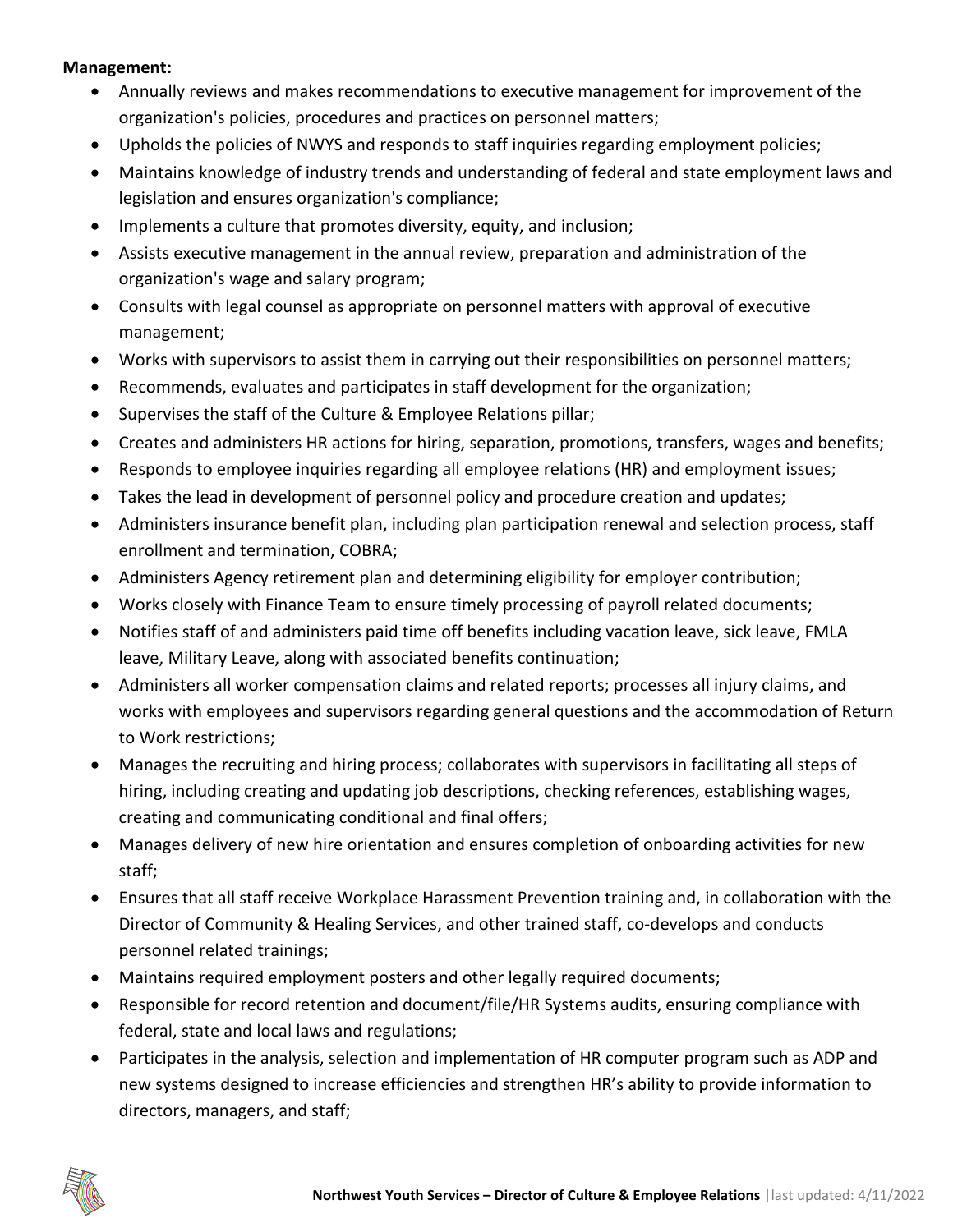- Maintain the highest level of confidentiality with employee information and files and conducts investigations as defined in NWYS policies to ensure adherence to policies
- Determines necessary communication to the Executive Director and/or Board Chair as needed. Keep supervisor informed of issues and concerns related to program, staff, and youth;
- Follows Agency policies and procedures, RCW's, WAC's, and other applicable external regulations;
- Represent the Agency in a positive and professional manner;
- Maintains SHRM credential through training credits and pursue training and skills pertinent to the position; and
- Other duties as assigned.

**The physical demands described here are representative of those that must be met by an employee to successfully perform essential functions of this job.** Reasonable accommodations may be made to enable individuals with disabilities to perform the essential functions. The employee must occasionally lift and/or move up to 50 pounds. Specific vision abilities required by this job include close vision, distance vision, and depth perception. While performing these job duties, the employee is regularly required to listen to others and provide verbal feedback. The employee is required to frequently sit for extended periods of time, stand, walk, climb, or balance.

## **qualifications**

### **Minimum Education and Experience**

- Degree in a related field and/or SHRM Certified Professional (SHRM-CP) or SHRM Senior Certified Professional (SHRM-SCP) credentials and 3 years of human resources experience, or 5 years of human resources experience;
- Strong interpersonal, organizational, and communication skills;
- Proficient with Word, Excel, and general office machines;
- Must be 21 years of age or older;
- Proof of Washington State Driver's License, driving record, and auto insurance;
- Requires full COVID vaccination (may consider accommodation for medical or religious reasons); and
- Must pass background checks.

Required within first 30 days of employment:

- CPR/First Aid/Blood borne pathogens certifications required;
- Must have a negative TB test; and
- Full understanding of the CPS reporting requirements.

### **Preferred Education and Experience**

• Master's degree in Human Resource Management.

Northwest Youth Services is an Equal Opportunity employer. Employment is based upon individual qualifications without regard to race, color, sex, religion, national origin, citizenship, age, marital status, veteran status, disabilities, political ideology, sexual orientation, or any other legally protected status. Alumni of foster care and those who have experienced youth homelessness are encouraged to apply.